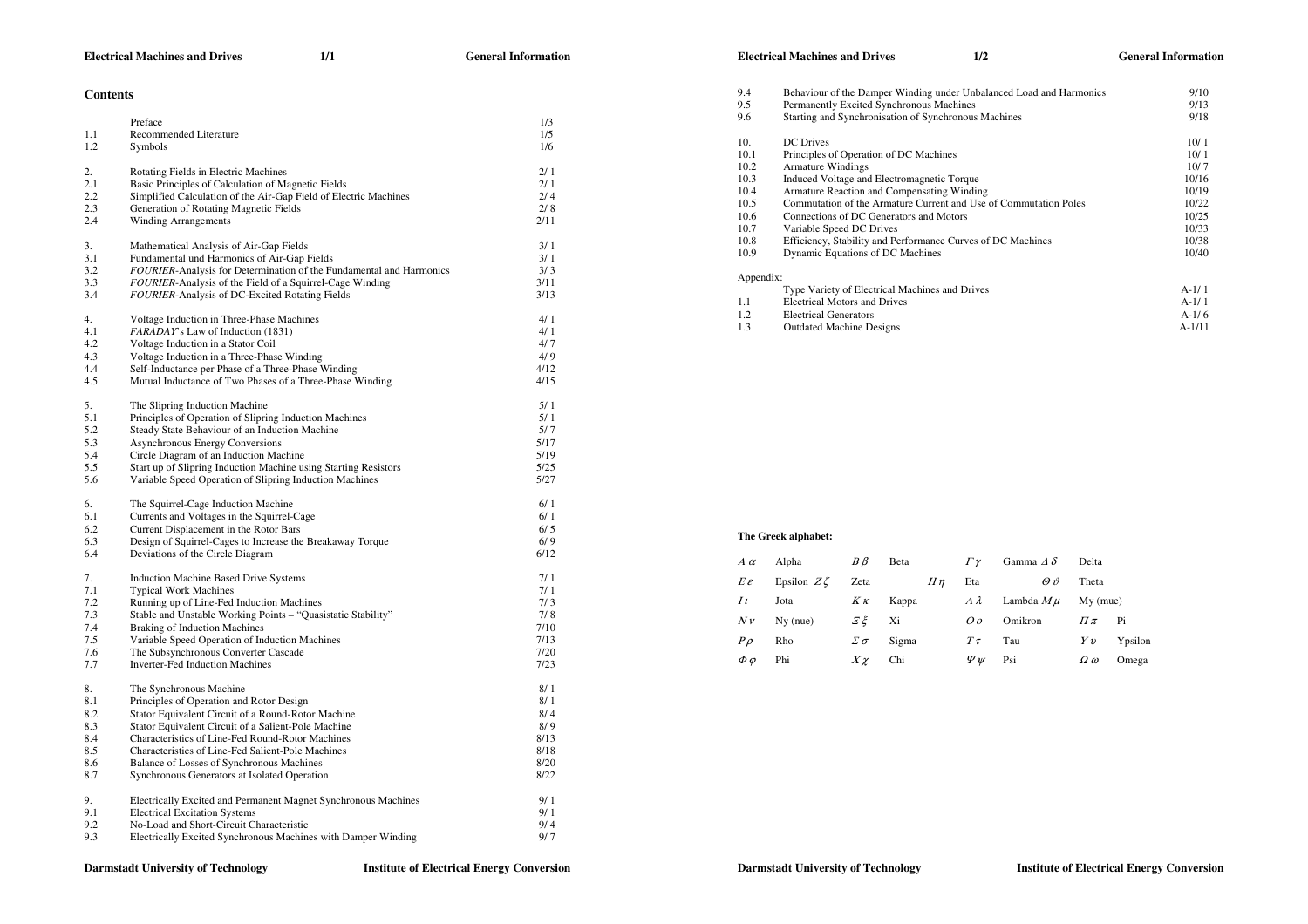#### **Electrical Machines and Drives 1/4 General Information**

## **Preamble to the Skriptum "Electric Machines and Drives"**

## Dear Student!

You have been introduced to the basic principles of Electrical Engineering during your bachelor studies. The present lecture shall allow you to obtain a deeper understanding of the three main rotating converters of electrical energy into mechanical energy and vice versa **(induction machine, synchronous machine, DC machine)**. A future M.Sc. of Electrical Engineering has to be able to give not only a qualitative but also a quantitative description of the performance of such machines. Therefore, the **mathematical analysis** of the mentioned machines is important to predict the operational behaviour of the machines in an analytical way. This will allow you to design drives and estimate simple transient effects.

## *Tools to Prepare for the Examination:*

**Written examination:** A **compilation of exercises** containing examples of questions similar to the ones given in the first part of the examination is available in addition to the examples given in the exercises during the semester. The compilation of exercises also contains **typical theory questions**, as they are asked in the second part of the examination.

**Relevant topics:** The compilation of exercises and theory questions refer only to the topics that are relevant for the examination. The parts of the text-book, that are not relevant for the examination, are given below.

**Way of examination:** written: 2.0 h in total

The **text book** is meant to be used as a "look-up-reference" in addition to the lecture. It contains extensive explanations, mathematical derivations and some information that is useful for practical application and is given in addition to the topics that are relevant for the examination. It should be used for reading at home, and that the student should be free to concentrate on the lecture during class.

# *Labs:*

It is my effort to show "physical machines" during my lectures, using pictures, models and some experiments. However, the mathematical theories will always remain "dry", if you do not use the opportunity to operate different machines by yourself in the frame of the **lab** and experience thereby their genuine behaviour and operational characteristics. Therefore, the "**Power lab"** and **the accompanying exercises** of this lecture are an important complement for a fast and good understanding of modern rotating converters of electrical energy.

# *Further Lectures on Electric Energy Conversion:*

Numerous other modern types of machines, such as stepping motors, dynamic servo motors, switched-reluctance and single-phase induction machines, homopolar machines, transversal flux machines, but also the interaction of machine and converter, the mechanical stability and the aim for operating the machines as dynamic as possible etc. cannot be discussed in the present lecture, because of the limited time. You can learn about these topics in the lecture **"Motor Development for Modern Drive Systems"** that is offered in parallel. A deeper analysis of the transient behaviour as well as the design of induction motors and transformers is content of the lecture **"Energy Converters - CAD and System Dynamics"**, whereas the design of synchronous machines and special techniques for large drives are discussed in the lecture **"Large Machines and High Power Drives"** Modern technologies such as magnetic bearings and superconductivity are topics of the lecture **"New Technologies of Electric Energy Converters and Actuators"**. The seminary **"Practical Oriented Design of Electric Drives (PPEA)<sup>"</sup>** offers the possibility to solve interesting design tasks for drives of hybrid

electric cars, whereas **"Design of electric machines and actuators with numerical field calculation"** introduces you to modern finite element magnetic and thermal calculation, done by yourself under guidance with commercial software packages.

# *Literature, Master Thesis Projects, Excursions:*

Numerous relevant **master thesis projects**, some of them to be carried out in collaboration with industry as well as extensive corresponding literature are available. A selection of **books,** of which some may be used for self study, are cited in this text book. Also, you should use the opportunity to attend an **excursion** which we try to offer in parallel to the lecture. You (and we also) do learn a lot during these visits. I hope that all this will help to that the world of electric machines becomes more transparent for you, in spite of the sometimes dry theory, and that you will take advantage of this during your later professional life.

#### *Chapters of the Text Book, which are NOT Relevant for the Examination:*

Generally: Mathematical derivations should be understood, but not learned by heart. Chapter 2.1 Chapters 6.3 c), 6.4 c), d) Chapter 7.4 d) Chapter 8.6 Chapter 9.4 Chapter 10.9 Appendix

If you have **requests, questions or helpful suggestions**, please do not hesitate to contact either me or the assistants of our institute.

With best wishes for your studies

Prof. Andreas Binder **Darmstadt**, September 2011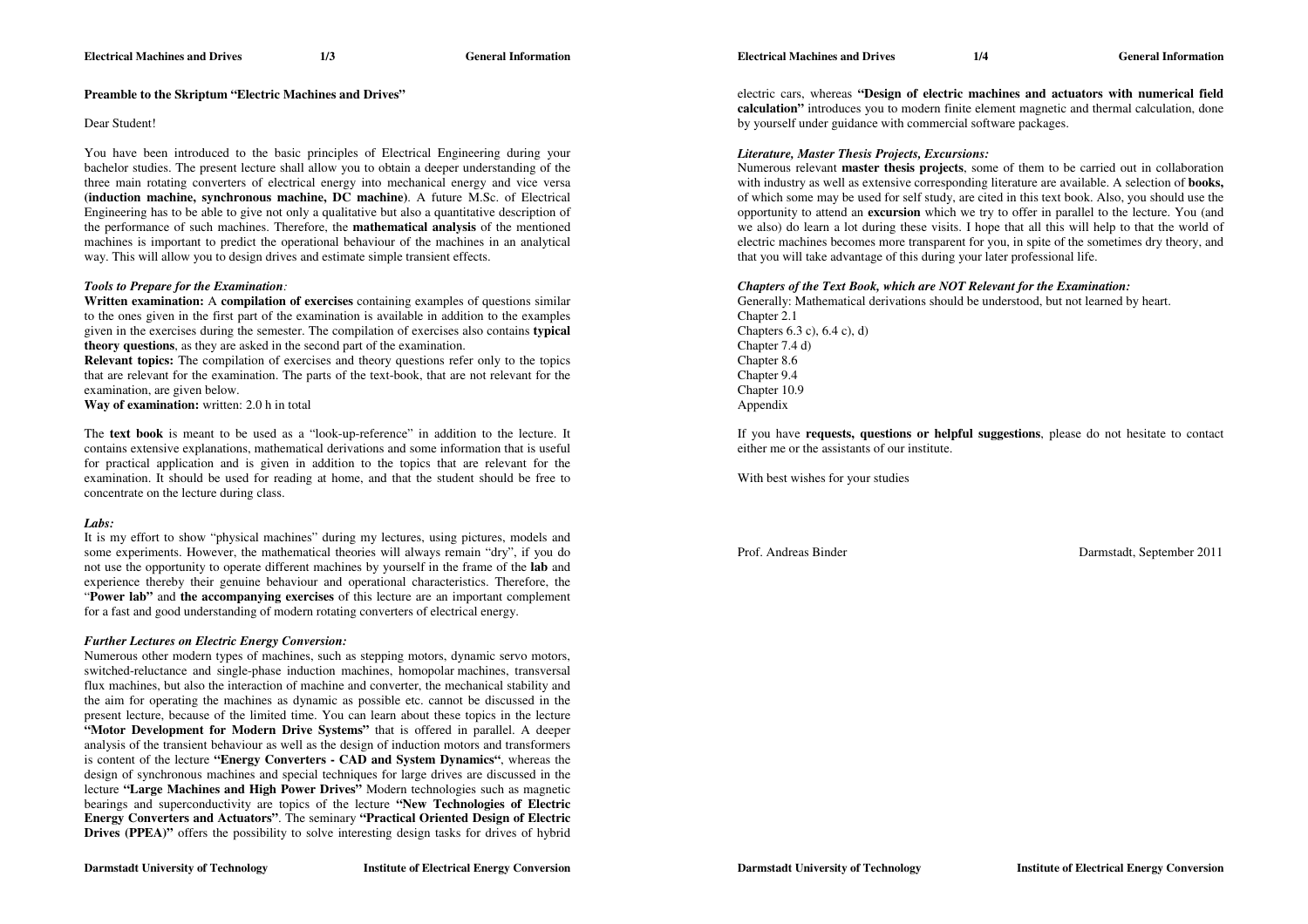# **1.2 Verwendete Symbole / List of symbols**

|                  |                   | 1.2 Verwendete Symbole / List of symbols                                                                                                        |                                                                                                                                                 |
|------------------|-------------------|-------------------------------------------------------------------------------------------------------------------------------------------------|-------------------------------------------------------------------------------------------------------------------------------------------------|
| a                |                   | Anzahl paralleler Wicklungs-<br>zweige bei Drehfeldmaschinen,<br>aber: HALBE Anzahl paralleler<br>Wicklungszweige bei Gleichstrom-<br>maschinen | number of parallel winding<br>branches of poly-phase machines,<br>however: HALF of the number of<br>parallel winding branches of dc<br>machines |
| A                | A/m               | Strombelag                                                                                                                                      | electric loading                                                                                                                                |
| A                | m <sup>2</sup>    | Fläche                                                                                                                                          | area                                                                                                                                            |
| $b_s$ , $b_r$    | m                 | Nutbreite (Stator, Rotor)                                                                                                                       | slot width (stator, rotor)                                                                                                                      |
| $b_p$            | m                 | Polschuhbreite                                                                                                                                  | width of pole shoe                                                                                                                              |
| $b_{Stab}$       | m                 | Stabbreite                                                                                                                                      | width of bar                                                                                                                                    |
| $\boldsymbol{B}$ | T                 | magnetische Induktion<br>(Flussdichte)                                                                                                          | magnetic induction (flux density)                                                                                                               |
| $c_d$ , $c_q$    |                   | Feldfaktoren der Längs-, Quer-<br>achse                                                                                                         | field factors of d-(direct) and q-<br>(quadrature) axis                                                                                         |
| $c_{\vartheta}$  | Nm/rad            | Ersatzfederkonstante der<br>Synchronmaschine                                                                                                    | equivalent spring constant of a<br>synchronous machine                                                                                          |
| $d_{si}$         | m                 | Bohrungsdurchmesser                                                                                                                             | bore diameter                                                                                                                                   |
| D                | $\mathrm{As/m}^2$ | elektrische Verschiebung<br>(elektrische Flussdichte)                                                                                           | electric displacement (electric flux<br>density)                                                                                                |
| E                | V/m               | elektrische Feldstärke                                                                                                                          | electric field density                                                                                                                          |
| f                | Hz                | elektrische Frequenz                                                                                                                            | electric frequency                                                                                                                              |
| F                | N                 | Kraft                                                                                                                                           | force                                                                                                                                           |
| g                | $\Box$            | ganze Zahl                                                                                                                                      | integer                                                                                                                                         |
| h                | m                 | Höhe                                                                                                                                            | height                                                                                                                                          |
| H                | A/m               | magnetische Feldstärke                                                                                                                          | magnetic field density                                                                                                                          |
| I                | A                 | elektrische Stromstärke                                                                                                                         | electric current                                                                                                                                |
| j                | L,                | imaginäre Einheit                                                                                                                               | imaginary unit                                                                                                                                  |
| J                | A/m <sup>2</sup>  | elektrische Stromdichte                                                                                                                         | electric current density                                                                                                                        |
| J                | $\text{kgm}^2$    | polares Trägheitsmoment                                                                                                                         | moment of inertia                                                                                                                               |
| $\boldsymbol{k}$ | ÷,                | Ordnungszahl                                                                                                                                    | ordinal number                                                                                                                                  |
| $k_d$            | ä,                | Zonenfaktor                                                                                                                                     | distribution factor                                                                                                                             |
| $k_K$            | ÷,                | Leerlauf-Kurzschluss-Verhältnis                                                                                                                 | no load - short circuit ratio                                                                                                                   |
| $k_p$            | ÷,                | Sehnungsfaktor                                                                                                                                  | pitch factor                                                                                                                                    |
| $k_R$ , $k_L$    | ÷,                | Stromverdrängungsfaktoren                                                                                                                       | current displacement factors                                                                                                                    |
| $k_R$            | Vs/A              | Proportionalitätskonstante der<br>Reaktanzspannung                                                                                              | proportional constant of the<br>reactance voltage                                                                                               |
| $k_{w}$          | L,                | Wicklungsfaktor                                                                                                                                 | winding factor                                                                                                                                  |
| K                | ÷,                | Anzahl der Kommutatorsegmente                                                                                                                   | number of collector segments                                                                                                                    |
| l                | m                 | Länge (axial)                                                                                                                                   | length (axial)                                                                                                                                  |
| L                | H                 | Selbstinduktivität                                                                                                                              | self inductance                                                                                                                                 |
| $\boldsymbol{m}$ | ÷,                | Strangzahl                                                                                                                                      | number of phases                                                                                                                                |
| $\boldsymbol{M}$ | H                 | Gegeninduktivität                                                                                                                               | mutual inductance                                                                                                                               |
| $\boldsymbol{M}$ | Nm                | Drehmoment                                                                                                                                      | torque                                                                                                                                          |
| $M_h$            | Nm                | asynchrones Kippmoment                                                                                                                          | asynchronous breakdown torque                                                                                                                   |

Out of the extensive, more than 100 years old literature, some older works that explain the

**1.1 Recommended Literature to Deepen and Complete the Understanding** 

fundamental principles of electromagnetic energy conversion are as much recommended as recently published books and articles of regular scientific journals and conference proceedings. A **selection** is given in the following.

# **Scientific books:**

#### *Introductions:*

- Fischer, R.: Elektrische Maschinen, Hanser, München, 10. Auflage, 2000
- Spring, E.: Elektrische Maschinen eine Einführung, Springer, Berlin 1998
- Seinsch, H.-O.: Grundlagen elektrischer Maschinen und Antriebe, Teubner, Stuttgart, 1993
- Brosch, P.: Moderne Stromrichterantriebe Leistungselektronik und Maschinen, Vogel-Verlag, 3. Auflage 1998
- Giersch, H.-U.; Harthus, H.; Vogelsang, N.: Elektrische Maschinen, Teubner, Stuttgart, 4. Auflage, 1998
- Späth, H.: Elektrische Maschinen und Stromrichter, G. Braun, Karlsruhe, 1984
- Kleinrath, H.: Grundlagen elektrischer Maschinen, Akademische Verlagsgesellschaft, Wiesbaden, 1975
- Dubey, G.K.: Fundamentals of Electrical Drives, Narosa Publishing, New Delhi, 1995
- Hindmarsh, J.: Electrical Machines and their Applications, Pergamon Press, Oxford, 1991
- Hindmarsh, J.: Electrical Machines and Drives Worked Examples, Pergamon Press, Oxford, 1985

#### *Specific Literature:*

- Kleinrath, H.: Stromrichtergespeiste Drehfeldmaschinen, Springer-Verlag, Wien, 1980
- Bödefeld, Th.; Sequenz, H.: Elektrische Maschinen. Eine Einführung in die Grundlagen, Springer-Verlag, Wien, 1971
- Müller, G.: Elektrische Maschinen Grundlagen, Aufbau und Wirkungsweise, VEB Technik, Berlin,6. Auflage, 1985
- Müller, G.: Elektrische Maschinen Betriebsverhalten rotierender elektrischer Maschinen, VEB Technik, Berlin, 1985
- Schröder, D.: Elektrische Antriebe (Bände 1 bis 4), Springer, Berlin 1998
- Constantinescu, S. et al.: Elektrische Maschinen und Antriebssysteme Komponenten, Systeme, Anwendungen, Vieweg, 1999
- Stölting, H.-D.; Kallenbach, E. (Hrsg.) : Handbuch Elektrische Kleinantriebe, Hanser, München, 2001
- Wiedemann, E.; Kellenberger, W.: Konstruktion elektrischer Maschinen, Springer, Berlin, 1967
- Kümmel, F.: Elektrische Antriebstechnik, Teil 1: Maschinen, VDE-Verlag, Berlin, 1985
- Kümmel, F.: Elektrische Antriebstechnik, Teil 2: Leistungsstellglieder, VDE-Verlag, Berlin, 1986
- Kümmel, F.: Elektrische Antriebstechnik, Teil 3: Antriebsregelung, VDE-Verlag, Berlin, 1998
- Bohn, T. (Hrsg.): Elektrische Energietechnik, aus: Handbuchreihe Energie, Bd. 4, TÜV Rheinland, 1987
- Hering, E.; Vogt, A.; Bressler, K.: Handbuch der Elektrischen Anlagen und Maschinen, Springer, Berlin, 1999
- Falk, K.: Der Drehstrommotor Ein Lexikon für die Praxis, VDE-Verlag GmbH, Berlin Offenbach, 1997

#### **Scientific Journals:**

- European Transactions on Electrical Power (ETEP), VDE Verlag, Berlin
- Elektrie, Verlag Dr.Heide, Berlin
- IEE Proceedings Electric Power Applications, Institution of Electrical Engineers, London, United Kingdom IEEE Transactions on Industry Applications, Institute of Electric and Electronics Engineers, Industry
- Application Society, New York, USA IEEE Transactions on Energy Conversion, Institute of Electric and Electronics Engineers, Power Engineering Society, New York, USA

#### **Proceedings of regular Scientific Conferences:**

Proceedings of the International Conference on Electric Machines (ICEM) Proceedings of the European Power Electronics & Application Conference (EPE)

 $M_{p0}$  Nm synchrones statisches Kippmoment synchronous, steady-state break-

 $M_s$  Nm Kupplungsmoment, shaft torque shaft torque

**Darmstadt University of Technology Institute of Electrical Energy Conversion**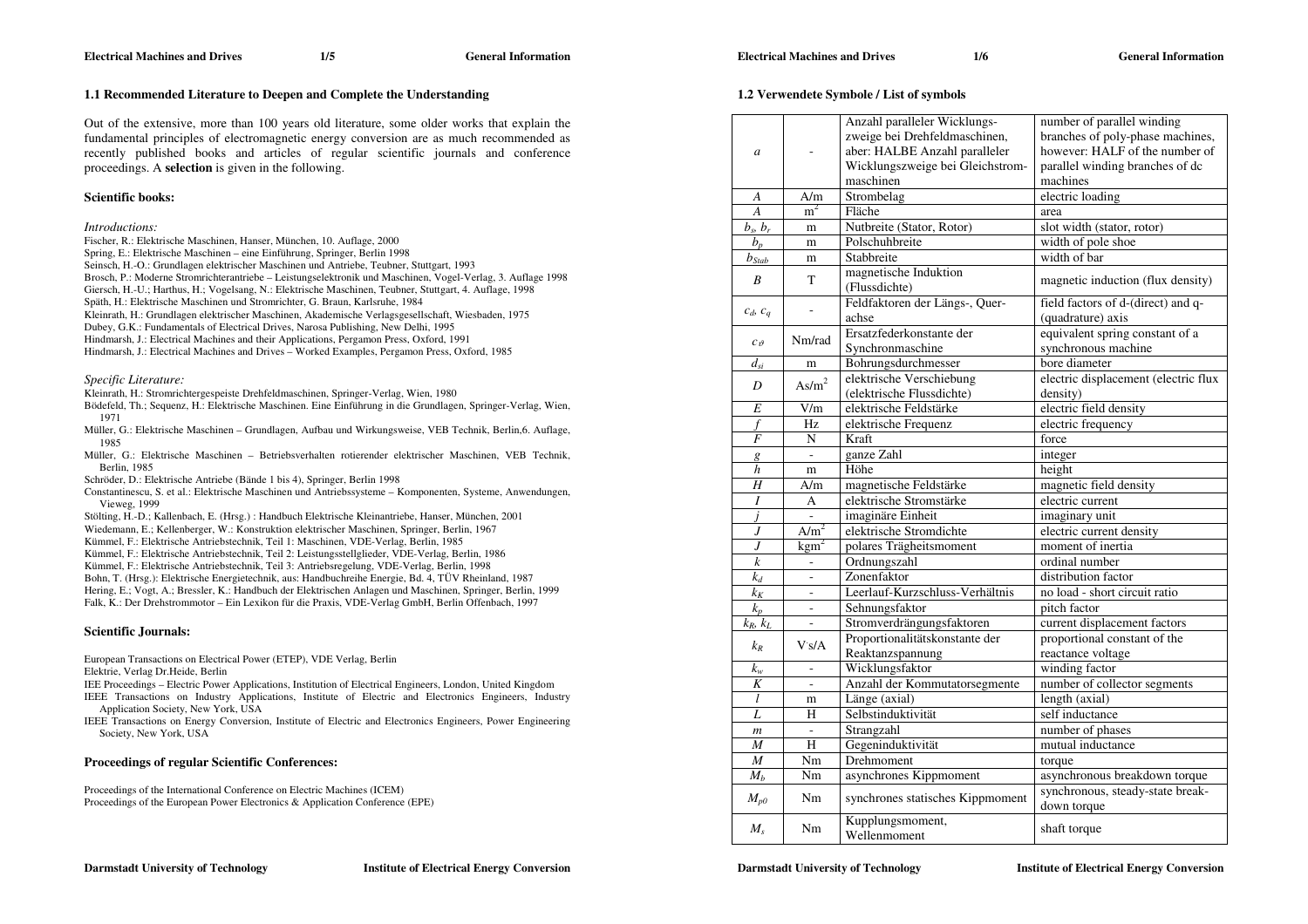## **Electrical Machines and Drives 1/7 General Information**

Electrical Machines and Drives 1/8 General Information

| $M_I$                           | Nm                       | Anfahrmoment                                  | breakaway torque                             |
|---------------------------------|--------------------------|-----------------------------------------------|----------------------------------------------|
| $\boldsymbol{n}$                | 1/s                      | Drehzahl                                      | motor speed                                  |
| Ν                               | $\blacksquare$           | Windungszahl je Strang                        | number of windings per phase                 |
| $N_c$                           |                          | Spulenwindungszahl                            | number of windings per coil                  |
| $\overline{p}$                  |                          | Polpaarzahl                                   | number of pole pairs                         |
| $\boldsymbol{P}$                | W                        | Leistung                                      | power                                        |
| q                               |                          | Lochzahl (Nuten pro Pol und<br>Strang)        | number of slots per pole and phase           |
| Q                               |                          | Nutenzahl                                     | number of slots                              |
| R                               | Ohm                      | elektrischer Widerstand                       | electric resistance                          |
| $\boldsymbol{S}$                |                          | Schlupf                                       | slip                                         |
| $\boldsymbol{S}$                | m                        | Weglänge                                      | distance                                     |
| $\boldsymbol{t}$                | S                        | Zeit                                          | time                                         |
| $\overline{T}$                  | $\mathbf S$              | Zeitkonstante                                 | time constant                                |
| $\boldsymbol{\mathcal{U}}$      | $\bar{\phantom{a}}$      | Spulenseiten je Nut und Schicht               | number of coils per slot and layer           |
| $\overline{U}$                  | V                        | elektrische Spannung                          | electric voltage                             |
| $U_{\rm p}$                     | V                        | Polradspannung                                | synchronous internal voltage                 |
|                                 |                          | Übersetzungsverhältnis                        |                                              |
| $\ddot{u}, \ddot{u}_U$          |                          | (Spannungsübersetzungsverhältnis)             | ratio (voltage ratio)                        |
| üı                              |                          | Stromübersetzungsverhältnis                   | current ratio                                |
| $\boldsymbol{\mathcal{V}}$      | m/s                      | Geschwindigkeit                               | velocity                                     |
| V                               | A                        | magnetische Spannung                          | magneto-motive force ("magnetic<br>voltage") |
| V                               | $\overline{m}^3$         | Volumen                                       | volume                                       |
| W                               | J                        | Energie                                       | energy                                       |
| W                               | m                        | Spulenweite                                   | coil width                                   |
| $\boldsymbol{\mathcal{X}}$      | m                        | Umfangskoordinate                             | circumferential coordinate                   |
| $\boldsymbol{X}$                | Ohm                      | Reaktanz                                      | reactance                                    |
| $X_d$ , $X_a$                   | Ohm                      | Längs-, Querreaktanz                          | d-, q-reactance                              |
| $\mathcal{Y}$                   |                          | Weite einer Spule, gezählt in<br>Nutteilungen | width of a coil in numbers of slots          |
| $\ensuremath{\mathnormal{Z}}$   |                          | gesamte Leiterzahl                            | total number of conductors                   |
| Z                               | Ohm                      | Impedanz                                      | impedance                                    |
|                                 |                          |                                               |                                              |
|                                 |                          |                                               |                                              |
| $\alpha_e$                      | $\overline{\phantom{a}}$ | äquivalente Polbedeckung                      | pole pitch factor                            |
| $\alpha$                        | rad                      | Zündwinkel                                    | firing angle                                 |
| $\alpha_{\scriptscriptstyle O}$ | rad                      | Nutenwinkel (elektrischen Grad)               | slot angle (electric degrees)                |
| γ                               | rad                      | Umfangswinkel (elektrische Grad)              | circumferential angle (electric<br>degrees)  |
| δ                               | m                        | Luftspalt                                     | air-gap                                      |
| $\varphi$                       | rad                      | Phasenwinkel                                  | phase angle                                  |
| Φ                               | Wb                       | magnetischer Fluss (Scheitelwert)             | magnetic flux (peak value)                   |
| Ψ                               | Vs                       | magnetische Flussverkettung<br>(Scheitelwert) | magnetic flux linkage (peak value)           |
| ĸ                               | S/m                      | elektrische Leitfähigkeit                     | electric conductivity                        |
| $\mu$                           |                          | Ordnungszahl                                  | ordinal number                               |
| $\mu$                           | Vs/(Am)                  | magnetische Permeabilität                     | magnetic permeability                        |
|                                 |                          | magnetische Permeabilität des                 | magnetic permeability of vacuum              |
| $\mu_0$                         | Vs/(Am)                  | Vakuums $(4\pi 10^{-7} \text{ Vs/(Am)})$      | $(4\pi 10^{-7} \text{ Vs/(Am)})$             |

**Darmstadt University of Technology Material Energy Conversion Institute of Electrical Energy Conversion** 

| $\xi$<br>"reduzierte" Leiterhöhe<br>"reduced" conductor height<br>$\overline{\phantom{a}}$<br>Wirkungsgrad<br>efficiency<br>$\sim$<br>$\eta$<br>Polradwinkel (elektrische Grad)<br>load angle (electric degrees)<br>$\vartheta$<br>rad<br>elektrische Durchflutung<br>Ampere-turns<br>$\varTheta$<br>А<br>BLONDEL'scher Koeffizient der<br>BLONDEL's leakage coefficient<br>$\sigma$<br>ä,<br>Gesamtstreuung, Streuziffer<br>leakage coefficient of harmonic<br>Streuziffer der Oberfelderstreuung<br>$\sigma_{\!o}$<br>÷,<br>leakage<br>collector segment pitch<br>Kommutatorstegteilung<br>$\tau_c$<br>m<br>Nutteilung allgemein bzw. Stator-<br>slot pitch in general, stator / rotor<br>$\tau_Q$ , $\tau_s$ , $\tau_r$<br>m<br>und Rotornutteilung<br>slot pitch<br>Polteilung<br>pole pitch<br>m<br>$\tau_{p}$<br>electric angular frequency<br>1/s<br>elektrische Kreisfrequenz<br>$\omega$<br>elektrische Winkelgeschwindigkeit<br>electric angular speed<br>1/s<br>Ω<br>mechanische<br>1/s<br>mechanic angular speed<br>$\omega_m$ , $\Omega_m$<br>Winkelgeschwindigkeit<br><b>Indizes / Subscripts</b><br>Anker<br>armature<br>a<br>Mittelwert<br>average value<br>av<br>Bürste, asynchrones Kippen<br>brush, asynchronous breakdown<br>b<br>Spule, Kommutator<br>coil. collector<br>$\boldsymbol{c}$<br>Kommutierungs-<br>collector<br>com<br>$\mathcal{C}_{0}^{(n)}$<br>Koerzitiv-<br>coercive<br>direct (längs), dc (Gleichgröße),<br>direct, dc (direct current), phase<br>Zone (distribution), Verluste<br>d<br>(distribution), losses (dissipation)<br>(dissipation)<br>Dämpferwicklung in der<br>D<br>damper winding in direct axis<br>Längsachse<br>elektrisch, äquivalent<br>electric, equivalent<br>$\boldsymbol{e}$<br>Feld<br>field<br>f<br>Eisen<br>steel<br>Fe<br>Haupt-<br>mutual / magnetising<br>h<br>induced<br>induziert<br>i<br>fed -<br>zugeführt<br>in<br>Kurzschluss-<br>short circuit -<br>$\boldsymbol{k}$<br>Magnetisierungs-, magnetisch<br>magnetising -, magnetic<br>$\mathfrak{m}$<br>mechanisch<br>mechanical<br>m<br>maximal<br>maximum<br>$\boldsymbol{m}$<br>N<br>Nenn<br>rated<br>delivered<br>abgegeben<br>out<br>Oberfelder<br>harmonics<br>$\mathbf{o}$<br>pole, rotor (synchronous machine),<br>Pol, Polrad, Sehnung<br>$\boldsymbol{p}$<br>pitch<br>quadrature<br>quer<br>q<br>Dämpferwicklung in der<br>damper winding in the quadrature<br>Q<br>Ouerachse<br>axis | $\boldsymbol{\nu}$ | Ordnungszahl | ordinal number |
|----------------------------------------------------------------------------------------------------------------------------------------------------------------------------------------------------------------------------------------------------------------------------------------------------------------------------------------------------------------------------------------------------------------------------------------------------------------------------------------------------------------------------------------------------------------------------------------------------------------------------------------------------------------------------------------------------------------------------------------------------------------------------------------------------------------------------------------------------------------------------------------------------------------------------------------------------------------------------------------------------------------------------------------------------------------------------------------------------------------------------------------------------------------------------------------------------------------------------------------------------------------------------------------------------------------------------------------------------------------------------------------------------------------------------------------------------------------------------------------------------------------------------------------------------------------------------------------------------------------------------------------------------------------------------------------------------------------------------------------------------------------------------------------------------------------------------------------------------------------------------------------------------------------------------------------------------------------------------------------------------------------------------------------------------------------------------------------------------------------------------------------------------------------------------------------------------------------------------------------------------------------------------------------------------------------------------------------------------------------------------------------------------------------------|--------------------|--------------|----------------|
|                                                                                                                                                                                                                                                                                                                                                                                                                                                                                                                                                                                                                                                                                                                                                                                                                                                                                                                                                                                                                                                                                                                                                                                                                                                                                                                                                                                                                                                                                                                                                                                                                                                                                                                                                                                                                                                                                                                                                                                                                                                                                                                                                                                                                                                                                                                                                                                                                      |                    |              |                |
|                                                                                                                                                                                                                                                                                                                                                                                                                                                                                                                                                                                                                                                                                                                                                                                                                                                                                                                                                                                                                                                                                                                                                                                                                                                                                                                                                                                                                                                                                                                                                                                                                                                                                                                                                                                                                                                                                                                                                                                                                                                                                                                                                                                                                                                                                                                                                                                                                      |                    |              |                |
|                                                                                                                                                                                                                                                                                                                                                                                                                                                                                                                                                                                                                                                                                                                                                                                                                                                                                                                                                                                                                                                                                                                                                                                                                                                                                                                                                                                                                                                                                                                                                                                                                                                                                                                                                                                                                                                                                                                                                                                                                                                                                                                                                                                                                                                                                                                                                                                                                      |                    |              |                |
|                                                                                                                                                                                                                                                                                                                                                                                                                                                                                                                                                                                                                                                                                                                                                                                                                                                                                                                                                                                                                                                                                                                                                                                                                                                                                                                                                                                                                                                                                                                                                                                                                                                                                                                                                                                                                                                                                                                                                                                                                                                                                                                                                                                                                                                                                                                                                                                                                      |                    |              |                |
|                                                                                                                                                                                                                                                                                                                                                                                                                                                                                                                                                                                                                                                                                                                                                                                                                                                                                                                                                                                                                                                                                                                                                                                                                                                                                                                                                                                                                                                                                                                                                                                                                                                                                                                                                                                                                                                                                                                                                                                                                                                                                                                                                                                                                                                                                                                                                                                                                      |                    |              |                |
|                                                                                                                                                                                                                                                                                                                                                                                                                                                                                                                                                                                                                                                                                                                                                                                                                                                                                                                                                                                                                                                                                                                                                                                                                                                                                                                                                                                                                                                                                                                                                                                                                                                                                                                                                                                                                                                                                                                                                                                                                                                                                                                                                                                                                                                                                                                                                                                                                      |                    |              |                |
|                                                                                                                                                                                                                                                                                                                                                                                                                                                                                                                                                                                                                                                                                                                                                                                                                                                                                                                                                                                                                                                                                                                                                                                                                                                                                                                                                                                                                                                                                                                                                                                                                                                                                                                                                                                                                                                                                                                                                                                                                                                                                                                                                                                                                                                                                                                                                                                                                      |                    |              |                |
|                                                                                                                                                                                                                                                                                                                                                                                                                                                                                                                                                                                                                                                                                                                                                                                                                                                                                                                                                                                                                                                                                                                                                                                                                                                                                                                                                                                                                                                                                                                                                                                                                                                                                                                                                                                                                                                                                                                                                                                                                                                                                                                                                                                                                                                                                                                                                                                                                      |                    |              |                |
|                                                                                                                                                                                                                                                                                                                                                                                                                                                                                                                                                                                                                                                                                                                                                                                                                                                                                                                                                                                                                                                                                                                                                                                                                                                                                                                                                                                                                                                                                                                                                                                                                                                                                                                                                                                                                                                                                                                                                                                                                                                                                                                                                                                                                                                                                                                                                                                                                      |                    |              |                |
|                                                                                                                                                                                                                                                                                                                                                                                                                                                                                                                                                                                                                                                                                                                                                                                                                                                                                                                                                                                                                                                                                                                                                                                                                                                                                                                                                                                                                                                                                                                                                                                                                                                                                                                                                                                                                                                                                                                                                                                                                                                                                                                                                                                                                                                                                                                                                                                                                      |                    |              |                |
|                                                                                                                                                                                                                                                                                                                                                                                                                                                                                                                                                                                                                                                                                                                                                                                                                                                                                                                                                                                                                                                                                                                                                                                                                                                                                                                                                                                                                                                                                                                                                                                                                                                                                                                                                                                                                                                                                                                                                                                                                                                                                                                                                                                                                                                                                                                                                                                                                      |                    |              |                |
|                                                                                                                                                                                                                                                                                                                                                                                                                                                                                                                                                                                                                                                                                                                                                                                                                                                                                                                                                                                                                                                                                                                                                                                                                                                                                                                                                                                                                                                                                                                                                                                                                                                                                                                                                                                                                                                                                                                                                                                                                                                                                                                                                                                                                                                                                                                                                                                                                      |                    |              |                |
|                                                                                                                                                                                                                                                                                                                                                                                                                                                                                                                                                                                                                                                                                                                                                                                                                                                                                                                                                                                                                                                                                                                                                                                                                                                                                                                                                                                                                                                                                                                                                                                                                                                                                                                                                                                                                                                                                                                                                                                                                                                                                                                                                                                                                                                                                                                                                                                                                      |                    |              |                |
|                                                                                                                                                                                                                                                                                                                                                                                                                                                                                                                                                                                                                                                                                                                                                                                                                                                                                                                                                                                                                                                                                                                                                                                                                                                                                                                                                                                                                                                                                                                                                                                                                                                                                                                                                                                                                                                                                                                                                                                                                                                                                                                                                                                                                                                                                                                                                                                                                      |                    |              |                |
|                                                                                                                                                                                                                                                                                                                                                                                                                                                                                                                                                                                                                                                                                                                                                                                                                                                                                                                                                                                                                                                                                                                                                                                                                                                                                                                                                                                                                                                                                                                                                                                                                                                                                                                                                                                                                                                                                                                                                                                                                                                                                                                                                                                                                                                                                                                                                                                                                      |                    |              |                |
|                                                                                                                                                                                                                                                                                                                                                                                                                                                                                                                                                                                                                                                                                                                                                                                                                                                                                                                                                                                                                                                                                                                                                                                                                                                                                                                                                                                                                                                                                                                                                                                                                                                                                                                                                                                                                                                                                                                                                                                                                                                                                                                                                                                                                                                                                                                                                                                                                      |                    |              |                |
|                                                                                                                                                                                                                                                                                                                                                                                                                                                                                                                                                                                                                                                                                                                                                                                                                                                                                                                                                                                                                                                                                                                                                                                                                                                                                                                                                                                                                                                                                                                                                                                                                                                                                                                                                                                                                                                                                                                                                                                                                                                                                                                                                                                                                                                                                                                                                                                                                      |                    |              |                |
|                                                                                                                                                                                                                                                                                                                                                                                                                                                                                                                                                                                                                                                                                                                                                                                                                                                                                                                                                                                                                                                                                                                                                                                                                                                                                                                                                                                                                                                                                                                                                                                                                                                                                                                                                                                                                                                                                                                                                                                                                                                                                                                                                                                                                                                                                                                                                                                                                      |                    |              |                |
|                                                                                                                                                                                                                                                                                                                                                                                                                                                                                                                                                                                                                                                                                                                                                                                                                                                                                                                                                                                                                                                                                                                                                                                                                                                                                                                                                                                                                                                                                                                                                                                                                                                                                                                                                                                                                                                                                                                                                                                                                                                                                                                                                                                                                                                                                                                                                                                                                      |                    |              |                |
|                                                                                                                                                                                                                                                                                                                                                                                                                                                                                                                                                                                                                                                                                                                                                                                                                                                                                                                                                                                                                                                                                                                                                                                                                                                                                                                                                                                                                                                                                                                                                                                                                                                                                                                                                                                                                                                                                                                                                                                                                                                                                                                                                                                                                                                                                                                                                                                                                      |                    |              |                |
|                                                                                                                                                                                                                                                                                                                                                                                                                                                                                                                                                                                                                                                                                                                                                                                                                                                                                                                                                                                                                                                                                                                                                                                                                                                                                                                                                                                                                                                                                                                                                                                                                                                                                                                                                                                                                                                                                                                                                                                                                                                                                                                                                                                                                                                                                                                                                                                                                      |                    |              |                |
|                                                                                                                                                                                                                                                                                                                                                                                                                                                                                                                                                                                                                                                                                                                                                                                                                                                                                                                                                                                                                                                                                                                                                                                                                                                                                                                                                                                                                                                                                                                                                                                                                                                                                                                                                                                                                                                                                                                                                                                                                                                                                                                                                                                                                                                                                                                                                                                                                      |                    |              |                |
|                                                                                                                                                                                                                                                                                                                                                                                                                                                                                                                                                                                                                                                                                                                                                                                                                                                                                                                                                                                                                                                                                                                                                                                                                                                                                                                                                                                                                                                                                                                                                                                                                                                                                                                                                                                                                                                                                                                                                                                                                                                                                                                                                                                                                                                                                                                                                                                                                      |                    |              |                |
|                                                                                                                                                                                                                                                                                                                                                                                                                                                                                                                                                                                                                                                                                                                                                                                                                                                                                                                                                                                                                                                                                                                                                                                                                                                                                                                                                                                                                                                                                                                                                                                                                                                                                                                                                                                                                                                                                                                                                                                                                                                                                                                                                                                                                                                                                                                                                                                                                      |                    |              |                |
|                                                                                                                                                                                                                                                                                                                                                                                                                                                                                                                                                                                                                                                                                                                                                                                                                                                                                                                                                                                                                                                                                                                                                                                                                                                                                                                                                                                                                                                                                                                                                                                                                                                                                                                                                                                                                                                                                                                                                                                                                                                                                                                                                                                                                                                                                                                                                                                                                      |                    |              |                |
|                                                                                                                                                                                                                                                                                                                                                                                                                                                                                                                                                                                                                                                                                                                                                                                                                                                                                                                                                                                                                                                                                                                                                                                                                                                                                                                                                                                                                                                                                                                                                                                                                                                                                                                                                                                                                                                                                                                                                                                                                                                                                                                                                                                                                                                                                                                                                                                                                      |                    |              |                |
|                                                                                                                                                                                                                                                                                                                                                                                                                                                                                                                                                                                                                                                                                                                                                                                                                                                                                                                                                                                                                                                                                                                                                                                                                                                                                                                                                                                                                                                                                                                                                                                                                                                                                                                                                                                                                                                                                                                                                                                                                                                                                                                                                                                                                                                                                                                                                                                                                      |                    |              |                |
|                                                                                                                                                                                                                                                                                                                                                                                                                                                                                                                                                                                                                                                                                                                                                                                                                                                                                                                                                                                                                                                                                                                                                                                                                                                                                                                                                                                                                                                                                                                                                                                                                                                                                                                                                                                                                                                                                                                                                                                                                                                                                                                                                                                                                                                                                                                                                                                                                      |                    |              |                |
|                                                                                                                                                                                                                                                                                                                                                                                                                                                                                                                                                                                                                                                                                                                                                                                                                                                                                                                                                                                                                                                                                                                                                                                                                                                                                                                                                                                                                                                                                                                                                                                                                                                                                                                                                                                                                                                                                                                                                                                                                                                                                                                                                                                                                                                                                                                                                                                                                      |                    |              |                |
|                                                                                                                                                                                                                                                                                                                                                                                                                                                                                                                                                                                                                                                                                                                                                                                                                                                                                                                                                                                                                                                                                                                                                                                                                                                                                                                                                                                                                                                                                                                                                                                                                                                                                                                                                                                                                                                                                                                                                                                                                                                                                                                                                                                                                                                                                                                                                                                                                      |                    |              |                |
|                                                                                                                                                                                                                                                                                                                                                                                                                                                                                                                                                                                                                                                                                                                                                                                                                                                                                                                                                                                                                                                                                                                                                                                                                                                                                                                                                                                                                                                                                                                                                                                                                                                                                                                                                                                                                                                                                                                                                                                                                                                                                                                                                                                                                                                                                                                                                                                                                      |                    |              |                |
|                                                                                                                                                                                                                                                                                                                                                                                                                                                                                                                                                                                                                                                                                                                                                                                                                                                                                                                                                                                                                                                                                                                                                                                                                                                                                                                                                                                                                                                                                                                                                                                                                                                                                                                                                                                                                                                                                                                                                                                                                                                                                                                                                                                                                                                                                                                                                                                                                      |                    |              |                |
|                                                                                                                                                                                                                                                                                                                                                                                                                                                                                                                                                                                                                                                                                                                                                                                                                                                                                                                                                                                                                                                                                                                                                                                                                                                                                                                                                                                                                                                                                                                                                                                                                                                                                                                                                                                                                                                                                                                                                                                                                                                                                                                                                                                                                                                                                                                                                                                                                      |                    |              |                |
|                                                                                                                                                                                                                                                                                                                                                                                                                                                                                                                                                                                                                                                                                                                                                                                                                                                                                                                                                                                                                                                                                                                                                                                                                                                                                                                                                                                                                                                                                                                                                                                                                                                                                                                                                                                                                                                                                                                                                                                                                                                                                                                                                                                                                                                                                                                                                                                                                      |                    |              |                |
|                                                                                                                                                                                                                                                                                                                                                                                                                                                                                                                                                                                                                                                                                                                                                                                                                                                                                                                                                                                                                                                                                                                                                                                                                                                                                                                                                                                                                                                                                                                                                                                                                                                                                                                                                                                                                                                                                                                                                                                                                                                                                                                                                                                                                                                                                                                                                                                                                      |                    |              |                |
|                                                                                                                                                                                                                                                                                                                                                                                                                                                                                                                                                                                                                                                                                                                                                                                                                                                                                                                                                                                                                                                                                                                                                                                                                                                                                                                                                                                                                                                                                                                                                                                                                                                                                                                                                                                                                                                                                                                                                                                                                                                                                                                                                                                                                                                                                                                                                                                                                      |                    |              |                |
|                                                                                                                                                                                                                                                                                                                                                                                                                                                                                                                                                                                                                                                                                                                                                                                                                                                                                                                                                                                                                                                                                                                                                                                                                                                                                                                                                                                                                                                                                                                                                                                                                                                                                                                                                                                                                                                                                                                                                                                                                                                                                                                                                                                                                                                                                                                                                                                                                      |                    |              |                |
|                                                                                                                                                                                                                                                                                                                                                                                                                                                                                                                                                                                                                                                                                                                                                                                                                                                                                                                                                                                                                                                                                                                                                                                                                                                                                                                                                                                                                                                                                                                                                                                                                                                                                                                                                                                                                                                                                                                                                                                                                                                                                                                                                                                                                                                                                                                                                                                                                      |                    |              |                |
|                                                                                                                                                                                                                                                                                                                                                                                                                                                                                                                                                                                                                                                                                                                                                                                                                                                                                                                                                                                                                                                                                                                                                                                                                                                                                                                                                                                                                                                                                                                                                                                                                                                                                                                                                                                                                                                                                                                                                                                                                                                                                                                                                                                                                                                                                                                                                                                                                      |                    |              |                |
|                                                                                                                                                                                                                                                                                                                                                                                                                                                                                                                                                                                                                                                                                                                                                                                                                                                                                                                                                                                                                                                                                                                                                                                                                                                                                                                                                                                                                                                                                                                                                                                                                                                                                                                                                                                                                                                                                                                                                                                                                                                                                                                                                                                                                                                                                                                                                                                                                      |                    |              |                |
|                                                                                                                                                                                                                                                                                                                                                                                                                                                                                                                                                                                                                                                                                                                                                                                                                                                                                                                                                                                                                                                                                                                                                                                                                                                                                                                                                                                                                                                                                                                                                                                                                                                                                                                                                                                                                                                                                                                                                                                                                                                                                                                                                                                                                                                                                                                                                                                                                      |                    |              |                |
|                                                                                                                                                                                                                                                                                                                                                                                                                                                                                                                                                                                                                                                                                                                                                                                                                                                                                                                                                                                                                                                                                                                                                                                                                                                                                                                                                                                                                                                                                                                                                                                                                                                                                                                                                                                                                                                                                                                                                                                                                                                                                                                                                                                                                                                                                                                                                                                                                      |                    |              |                |
|                                                                                                                                                                                                                                                                                                                                                                                                                                                                                                                                                                                                                                                                                                                                                                                                                                                                                                                                                                                                                                                                                                                                                                                                                                                                                                                                                                                                                                                                                                                                                                                                                                                                                                                                                                                                                                                                                                                                                                                                                                                                                                                                                                                                                                                                                                                                                                                                                      |                    |              |                |
|                                                                                                                                                                                                                                                                                                                                                                                                                                                                                                                                                                                                                                                                                                                                                                                                                                                                                                                                                                                                                                                                                                                                                                                                                                                                                                                                                                                                                                                                                                                                                                                                                                                                                                                                                                                                                                                                                                                                                                                                                                                                                                                                                                                                                                                                                                                                                                                                                      |                    |              |                |
|                                                                                                                                                                                                                                                                                                                                                                                                                                                                                                                                                                                                                                                                                                                                                                                                                                                                                                                                                                                                                                                                                                                                                                                                                                                                                                                                                                                                                                                                                                                                                                                                                                                                                                                                                                                                                                                                                                                                                                                                                                                                                                                                                                                                                                                                                                                                                                                                                      |                    |              |                |
|                                                                                                                                                                                                                                                                                                                                                                                                                                                                                                                                                                                                                                                                                                                                                                                                                                                                                                                                                                                                                                                                                                                                                                                                                                                                                                                                                                                                                                                                                                                                                                                                                                                                                                                                                                                                                                                                                                                                                                                                                                                                                                                                                                                                                                                                                                                                                                                                                      |                    |              |                |

**Darmstadt University of Technology Material Energy Conversion Institute of Electrical Energy Conversion**